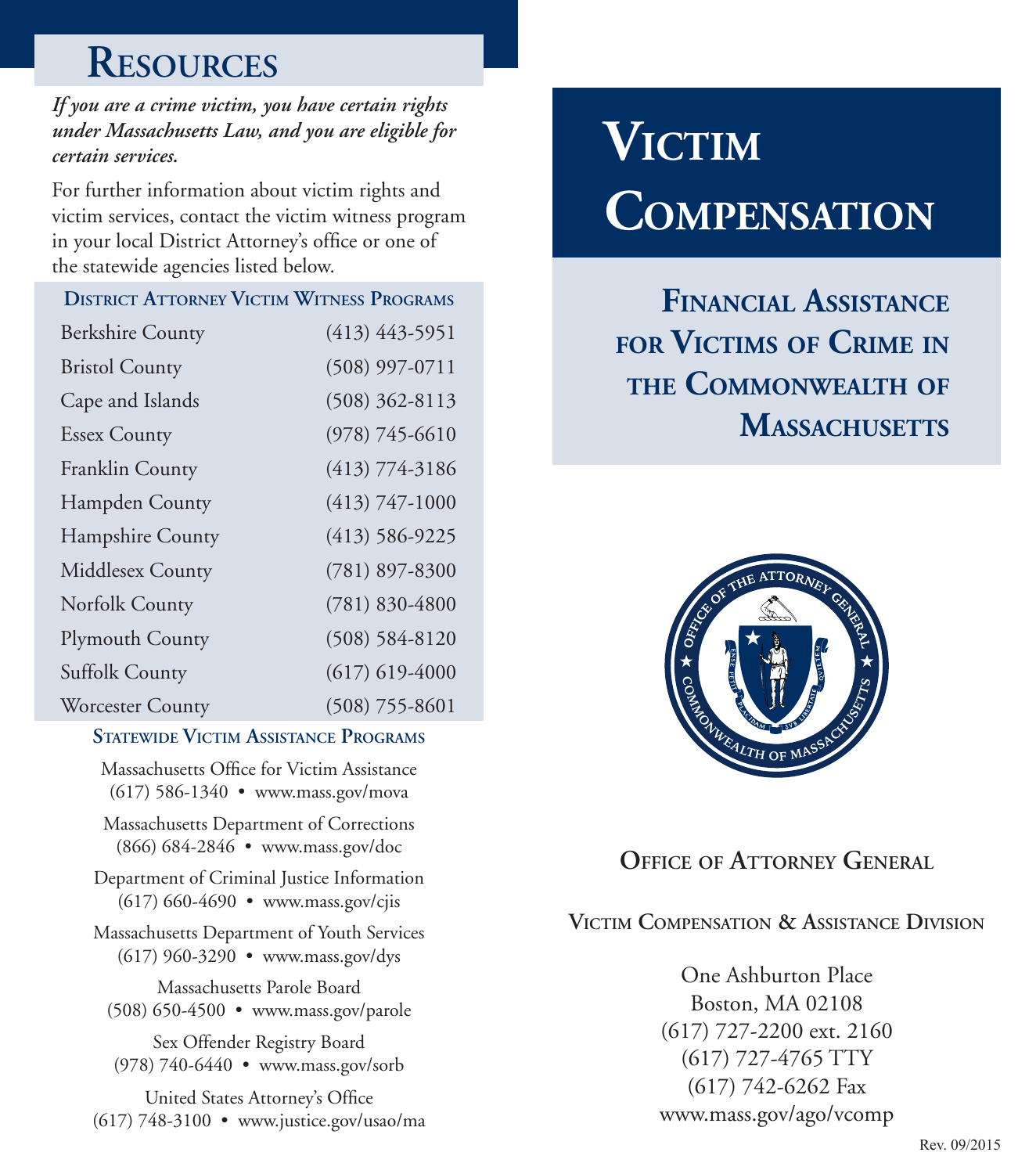### **A Message from the Massachusetts ATTORNEY GENERAL**

Violent crime impacts every aspect of a person's life. The resulting physical and psychological injuries can affect a person's ability to work, go to school, and meet their own individual goals and aspirations.

Often victims may require treatment to address the injuries caused by the violent acts of another. The monetary expenses incurred – after losing a loved one, for medical and dental care, for psychological assistance, and by injuries resulting in a disability to work – should not serve to further victimize those who are affected by violent crime.

The Massachusetts Attorney General's Office is committed to empowering crime victims and providing them with the tools and support they need to begin the healing process. Our Victim Compensation and Assistance Division is one resource that works diligently to make this happen. We are able to provide financial assistance to eligible victims of violent crime for uninsured medical and dental care, mental health counseling, funeral and burial costs, and income lost due to the inability to work. Victims of crimes that occurred on or after July 1, 2013, may, in addition, be eligible to receive financial assistance relating to compensable expenses.

Our division uses funds primarily obtained from perpetrators, and can assist with expenses up to a maximum of \$25,000 per crime. My experienced staff will assist you in understanding your rights as a crime victim, determining what expenses may be eligible for compensation, and assessing what other resources are available to assist you.

If you or a loved one has been the victim of violent crime, please take some time to read this brochure and contact our Victim Compensation and Assistance Division staff for further assistance.

### **Who Is Eligible?**

- Victims of violent crime occurring in Massachusetts
- Dependents and family members of homicide victims
- Any person responsible for the funeral expenses of a homicide victim

#### **What Are the Requirements?**

- The crime must have been reported to police within five days unless there is good cause for delay.
- You must cooperate with law enforcement officials in the investigation and prosecution of the crime unless there is a reasonable excuse not to cooperate.
- You must apply for compensation within three years of the crime. Victims under the age of 18 at the time of the crime may apply until age 21, or later in certain limited circumstances.

#### **Which Expenses Are Covered?**

To the extent insurance or other funds do not cover your crime-related expenses, you may be reimbursed for:

- Medical and dental expenses (including equipment, supplies and medications)
- Counseling expenses (for victims, for family members of homicide victims, and for children who witness violence against a family member)
- Funeral/burial costs (limits apply)
- Lost wages (for victims only)
- Loss of financial support (for dependents of homicide victims)
- Homemaker expenses
- Ancillary funeral/burial
- Replacement bedding/clothing
- Crime scene cleanup
- Forensic Sexual Assault Exam
- Security measures
- Counseling for non-offending parents of a child victim

**Expenses not covered**: property losses, compensation for pain and suffering, and all other losses

#### **How Do I Apply?**

- Complete the application and return it to the Victim Compensation and Assistance Division for verification. In general, you will receive a decision four to six months later. It is important to keep proof of payments made (invoices, receipts or statements) for expenses you wish to claim.
- Your claim can be reopened for future expenses so long as you have not reached the statutory cap.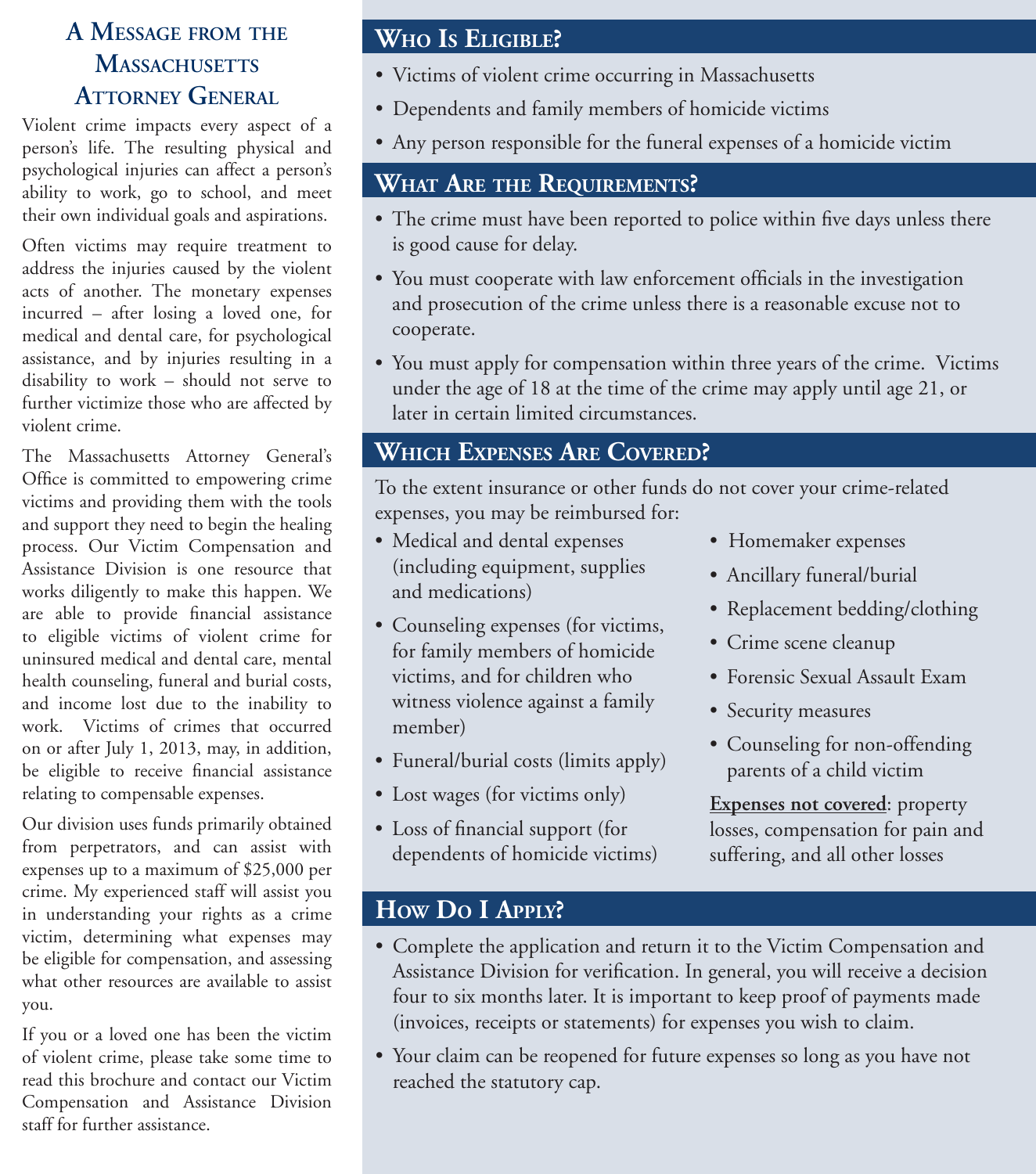*Please print legibly and fill out both sides.*

#### **For AGO use only:** VC#

#### **Acknowledgement and Information Release**

I understand that the Victim Compensation Fund is a fund of last resort. I agree to inform the Division of any funds I receive from any source for losses for which I have requested compensation, and agree to promptly reimburse the Commonwealth for any such funds awarded to me or on my behalf. If an award is made, I authorize the Division to make payments directly to the provider of services if I fail to respond within 3 months of the date on the Notice of Award.

I give permission to any hospital, medical facility, doctor, mental health provider, insurance company, employer, person or agency, including state and federal agencies, to give information to the Victim Compensation and Assistance Division. I understand that the information will be used to determine my claim for victim compensation benefits. I do not authorize the use or release of this information to any person or entity for any other purpose. A photocopy of this signed release is as valid as the original. This authorization shall expire upon final determination of all requirements under M.G.L. c. 258C and 940 CMR 14.00.

I certify, under the pains and penalties of perjury, that all information and supporting documentation contained in this application is true and accurate to the best of my knowledge and belief.

| Parent or guardian if victim is a minor.                                                                         |      |                                                                                                                                |
|------------------------------------------------------------------------------------------------------------------|------|--------------------------------------------------------------------------------------------------------------------------------|
| I. VICTIM INFORMATION                                                                                            |      |                                                                                                                                |
| Middle Initial<br>First                                                                                          | Last |                                                                                                                                |
|                                                                                                                  |      | Home phone: ( )                                                                                                                |
|                                                                                                                  |      | Cell phone: ( )                                                                                                                |
|                                                                                                                  |      |                                                                                                                                |
| Year<br>Month Day                                                                                                |      | Date of birth: 1 1 1 Age at time of incident: SSN: XXX - XX -                                                                  |
|                                                                                                                  |      | II. APPLICANT INFORMATION If victim is applicant, write "same." If under 18, application must be completed by parent/guardian. |
| Applicant's name: First Middle Initial Last                                                                      |      |                                                                                                                                |
|                                                                                                                  |      | Home phone: $\qquad \qquad$                                                                                                    |
|                                                                                                                  |      |                                                                                                                                |
|                                                                                                                  |      |                                                                                                                                |
| Date of birth: 1 1 1 Relationship to victim: SSN: XXX - XX -<br>Day<br>Year<br>Month                             |      |                                                                                                                                |
|                                                                                                                  |      |                                                                                                                                |
| Has the victim, or applicant on behalf of the victim, filed for crime victim compensaiton before? ___ Yes ___ No |      |                                                                                                                                |

If yes, please list the month and year when filed.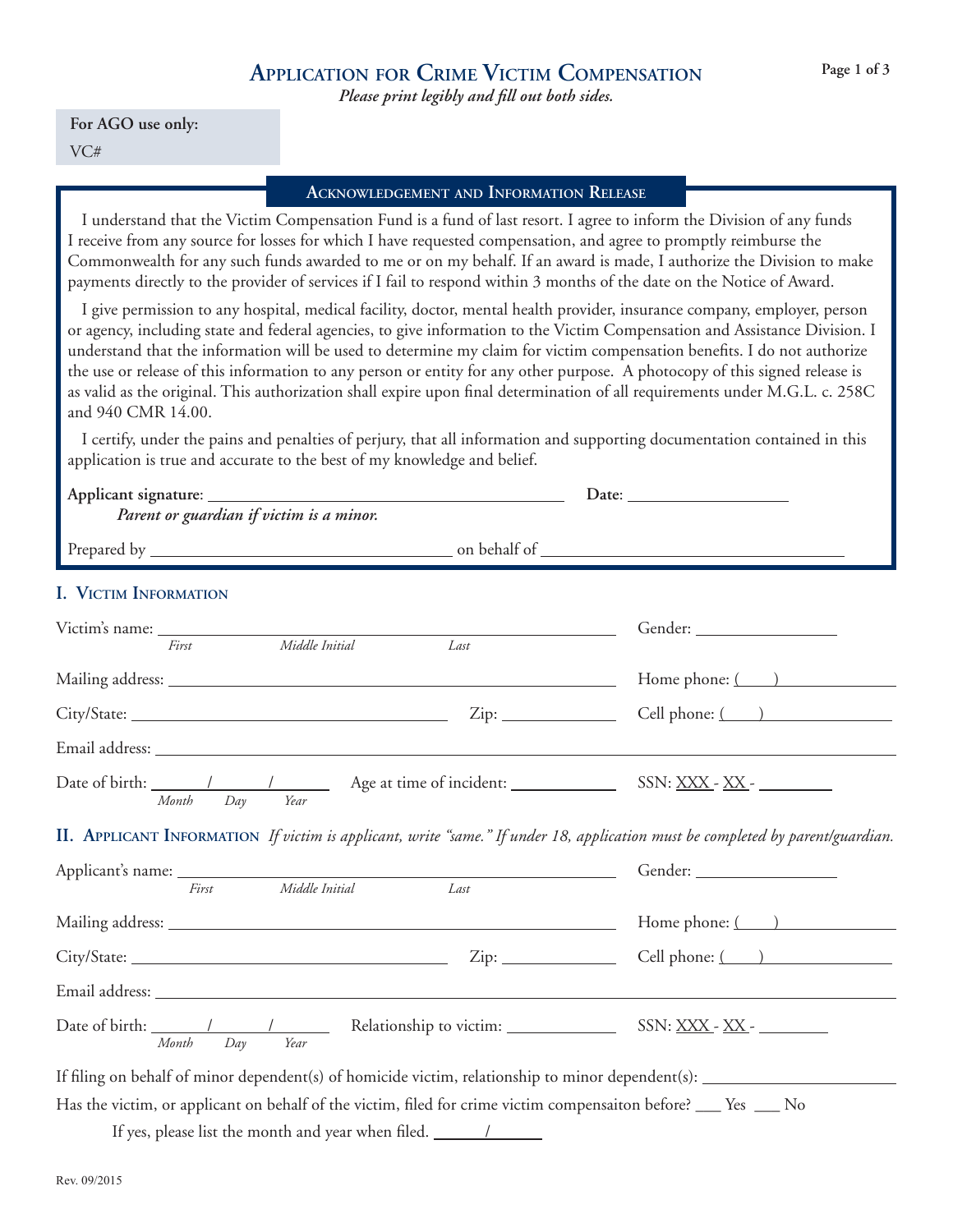| III. CRIME INFORMATION Type of crime:                                                                                                                                                                                                                                                                                                                                                                       |                                                                                                                                                                                                                                  |                                                                                         |                    | Page 2 of 3                                                                                                                                                                                                                                 |
|-------------------------------------------------------------------------------------------------------------------------------------------------------------------------------------------------------------------------------------------------------------------------------------------------------------------------------------------------------------------------------------------------------------|----------------------------------------------------------------------------------------------------------------------------------------------------------------------------------------------------------------------------------|-----------------------------------------------------------------------------------------|--------------------|---------------------------------------------------------------------------------------------------------------------------------------------------------------------------------------------------------------------------------------------|
| $\Box$ Arson<br>$\Box$ Assault<br>$\Box$ Burglary<br>Child Physical Abuse/Neglect<br>⊔                                                                                                                                                                                                                                                                                                                      | Child Pornography<br>Child Sexual Abuse<br>DUI/DWI<br>Homicide                                                                                                                                                                   | $\Box$ Human Trafficking<br>$\Box$ Kidnapping<br>Other Vehicular Crimes<br>Robbery<br>⊔ |                    | $\Box$ Sexual assault<br>$\Box$ Stalking<br>Terrorism<br>⊔                                                                                                                                                                                  |
|                                                                                                                                                                                                                                                                                                                                                                                                             |                                                                                                                                                                                                                                  |                                                                                         |                    |                                                                                                                                                                                                                                             |
| Date of crime: $\frac{1}{\frac{1}{1-\frac{1}{1-\frac{1}{1-\frac{1}{1-\frac{1}{1-\frac{1}{1-\frac{1}{1-\frac{1}{1-\frac{1}{1-\frac{1}{1-\frac{1}{1-\frac{1}{1-\frac{1}{1-\frac{1}{1-\frac{1}{1-\frac{1}{1-\frac{1}{1-\frac{1}{1-\frac{1}{1-\frac{1}{1-\frac{1}{1-\frac{1}{1-\frac{1}{1-\frac{1}{1-\frac{1}{1-\frac{1}{1-\frac{1}{1-\frac{1}{1-\frac{1}{1-\frac{1}{1-\frac{1}{1-\frac{1}{1-\frac{1}{1-\frac{$ |                                                                                                                                                                                                                                  |                                                                                         |                    |                                                                                                                                                                                                                                             |
|                                                                                                                                                                                                                                                                                                                                                                                                             |                                                                                                                                                                                                                                  |                                                                                         |                    |                                                                                                                                                                                                                                             |
|                                                                                                                                                                                                                                                                                                                                                                                                             |                                                                                                                                                                                                                                  |                                                                                         |                    |                                                                                                                                                                                                                                             |
| If you have been assisted by a victim advocate in the court/district attorney's office,                                                                                                                                                                                                                                                                                                                     |                                                                                                                                                                                                                                  |                                                                                         |                    |                                                                                                                                                                                                                                             |
| If <u>no</u> police report is attached, briefly describe the crime and any injuries which resulted on a separate piece of paper.                                                                                                                                                                                                                                                                            |                                                                                                                                                                                                                                  |                                                                                         |                    |                                                                                                                                                                                                                                             |
| IV. VICTIMIZATION INFORMATION <i>Indicate whether one</i> $(1)$ or more of the following is related to the selected crime type(s):<br>Bullying <b>Q</b> Domestic and Family Violence <b>Q</b> Elder Abuse/Neglect <b>Q</b> Hate Crime <b>Q</b> Mass Violence                                                                                                                                                |                                                                                                                                                                                                                                  |                                                                                         |                    |                                                                                                                                                                                                                                             |
| V. EXPENSES Check types of expenses for which you seek compensation.<br>Medical services*<br>- 1<br>Medical supplies/pharmacy*<br>Dental services*<br>Replacement homemaker services*<br>Ancillary funeral/burial expenses*<br>ப<br>Replacement bedding/clothing*<br>⊔<br>*Attach copies of bills and/or receipts.                                                                                          | $\Box$ Lost wages (for victim only)<br>Loss of financial support<br>(for dependents of homicide victims)<br>$\Box$ Funeral/burial* $\dag$<br>$\Box$ Crime scene cleanup*<br>Forensic Sexual Assault Exam associated<br>expenses* |                                                                                         | Security Measures* | $\Box$ Counseling for victim*<br>Counseling for family members of<br>homicide victim*<br>Counseling for children who witness<br>violence against a family member*<br>Counseling for non-offending<br>parents of a child victim <sup>*</sup> |
|                                                                                                                                                                                                                                                                                                                                                                                                             |                                                                                                                                                                                                                                  |                                                                                         |                    | Phone: $\qquad \qquad$                                                                                                                                                                                                                      |
| VI. LOST INCOME Complete if seeking lost wages or loss of support.                                                                                                                                                                                                                                                                                                                                          |                                                                                                                                                                                                                                  |                                                                                         |                    |                                                                                                                                                                                                                                             |
|                                                                                                                                                                                                                                                                                                                                                                                                             |                                                                                                                                                                                                                                  |                                                                                         |                    |                                                                                                                                                                                                                                             |
|                                                                                                                                                                                                                                                                                                                                                                                                             |                                                                                                                                                                                                                                  |                                                                                         |                    | Phone: ( )                                                                                                                                                                                                                                  |
|                                                                                                                                                                                                                                                                                                                                                                                                             |                                                                                                                                                                                                                                  |                                                                                         |                    |                                                                                                                                                                                                                                             |
|                                                                                                                                                                                                                                                                                                                                                                                                             |                                                                                                                                                                                                                                  |                                                                                         |                    |                                                                                                                                                                                                                                             |
| If requesting financial support for dependent(s) of a homicide victim, provide the following information:                                                                                                                                                                                                                                                                                                   |                                                                                                                                                                                                                                  |                                                                                         |                    |                                                                                                                                                                                                                                             |
| Name(s) of dependent(s)<br><u> 1989 - Johann Stein, fransk politik (d. 1989)</u>                                                                                                                                                                                                                                                                                                                            | Date of birth                                                                                                                                                                                                                    | <b>SSN</b>                                                                              |                    | Relationship to victim<br>$\text{XXX - XX -}\begin{tabular}{ l l } \hline \multicolumn{3}{ l }{\text{XXX - XX -}\end{tabular}} \begin{tabular}{ l l l } \hline \multicolumn{3}{ l }{\text{XXX - XX -}\end{tabular}} \end{tabular}$          |
|                                                                                                                                                                                                                                                                                                                                                                                                             |                                                                                                                                                                                                                                  |                                                                                         |                    |                                                                                                                                                                                                                                             |
|                                                                                                                                                                                                                                                                                                                                                                                                             |                                                                                                                                                                                                                                  |                                                                                         |                    |                                                                                                                                                                                                                                             |